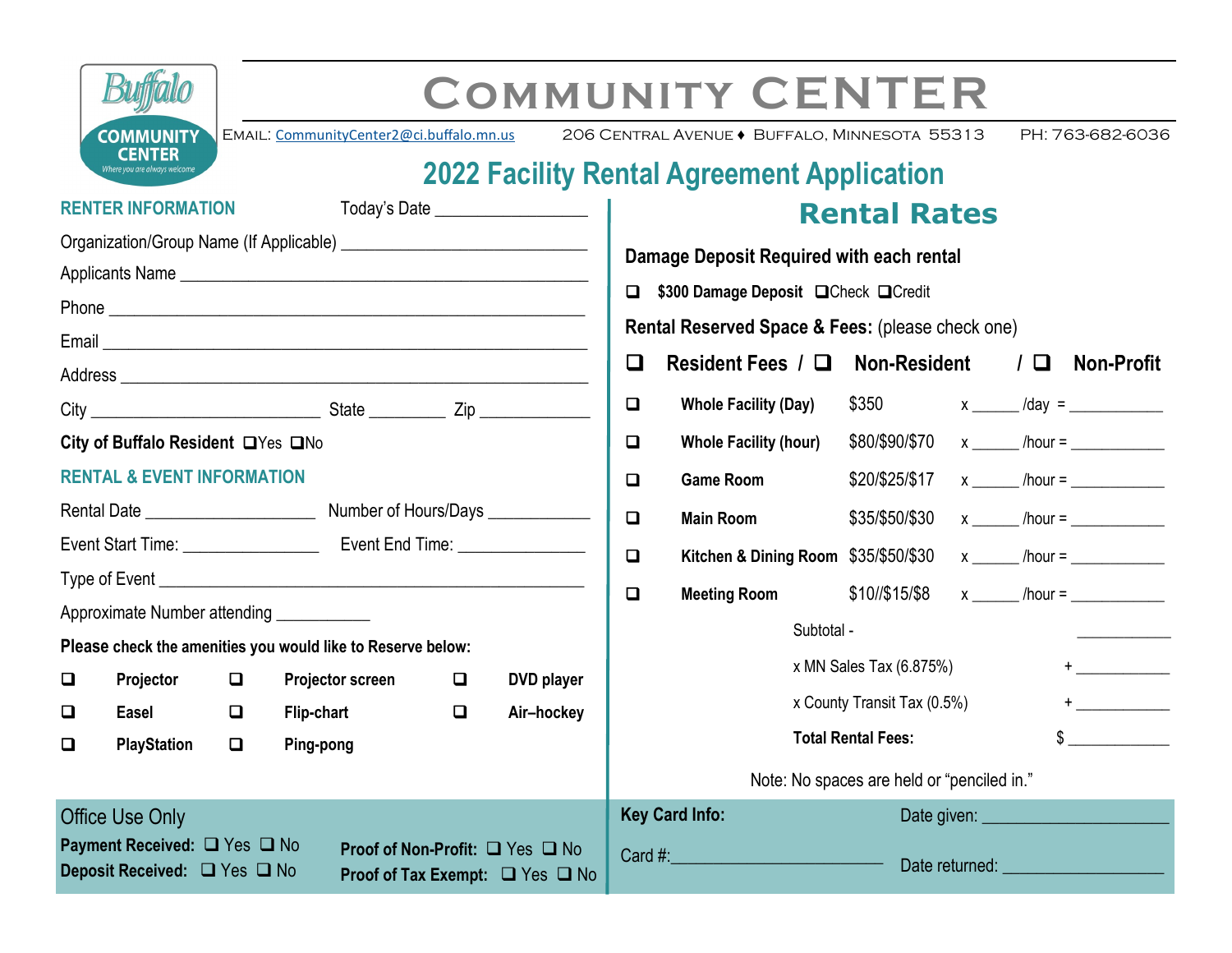# **Buffalo Community Center Facility Regulations and Rental Agreement**

#### **Decorating, Clean-up & Lock-up**

Decorating is permitted; decorations should not be hung from fixtures, ceiling panels or placed on walls. Renter is responsible for the following:

- 1. Wipe down and disinfect all tables, chairs, counters and appliances used. Including hand rails, door handles, push buttons, etc. Bathrooms should be tidy.
- 2. Place garbage in containers provided. Bagged garbage must be brought to the outside dumpster (North side of building) and clean garbage bags placed in containers.
- 3. Clean floors. (Vacuum and Mop if needed)
- 4. Remove all leftover food.
- 5. Remove all decorations.
- 6. Turn lights off.
- 7. Lock all doors/windows (ensure they are shut and locked before leaving) and leave the keycard on front desk before you leave.

### **Agreement Terms**

- 1. Renter is responsible for signing out a key for after-hours building use; please contact Community Center staff to make arrangements.
- 2. Damage deposit: mandatory \$300 check to drop off at time of key card assignment (returned if building is left in original condition). Should staff have to perform excessive cleaning or rearranging of furniture, renter will be charged for staff time (\$50/hour).

#### **The City of Buffalo enforces the above rules and regulations for each rental.**

**Your signature below confirms your understanding and adherence to the rules and regulations for each rental.**

- 3. Reservations are made through Community Center Staff.
- 4. There must be a responsible adult age 21 or over in charge of the event and present at all times during the rental period for activities involving minors.
- 5. Kitchen use is available with Community Center staff approval.
- 6. Each group is responsible for orderly conduct and must leave the Community Center in the same condition it was before their use.
- 7. Smoking and e-cigarettes are prohibited.
- 8. Any damage to the facilities or equipment must be reported immediately to the Community Center Staff.
- 9. Community Center property does not leave the premises.
- 10. Animals are prohibited in the Community Center with the exception of service dogs, Seeing Eye dogs, or during regular business hours with prior permission.
- 11. Alcohol is prohibited unless a permit is obtained from the City of Buffalo.
- 12. The Community Center is NOT responsible for lost, damaged or stolen personal items during your rental period. Leaving equipment and/or materials owned and used by your group at the Center is at your own risk.
- 13. Community Center kitchen dry goods (food items, paper towels, storage bags, containers etc) are not to be used by renters; renters should provide these items as needed.